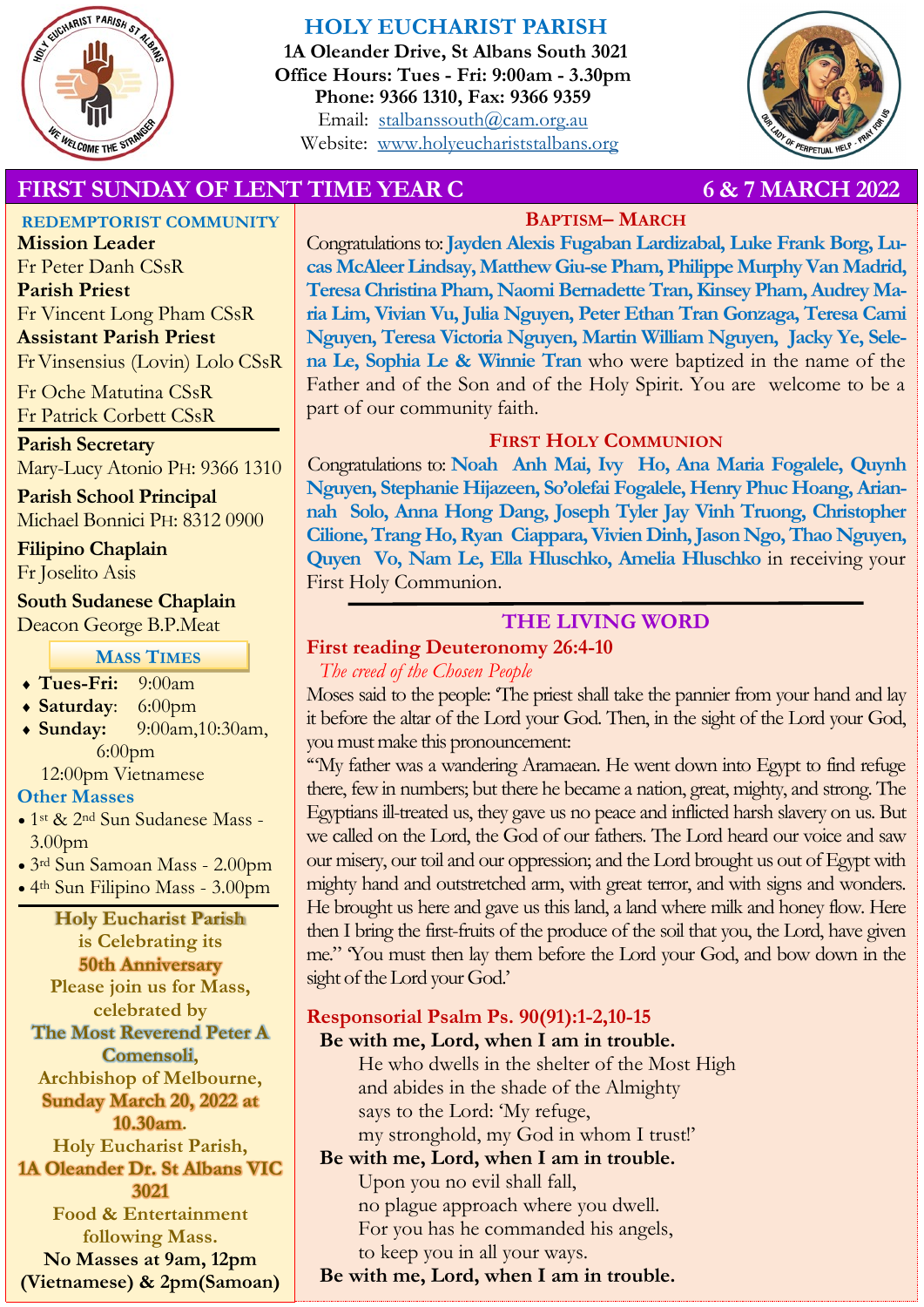They shall bear you upon their hands lest you strike your foot against a stone. On the lion and the viper you will tread and trample the young lion and the dragon.

**Be with me, Lord, when I am in trouble.** His love he set on me, so I will rescue him; protect him for he knows my name. When he calls I shall answer: 'I am with you,' I will save him in distress and give him glory.

# **Be with me, Lord, when I am in trouble.**

#### **Second reading Romans 10:8-13** *The creed of the Christian*

# Scripture says: The word (that is the faith we proclaim) is very near to you, it is on your lips and in your heart. If your lips confess that Jesus is Lord and if you believe in your heart that God raised him from the dead, then you will be saved. By believing from the heart you are made righteous; by confessing with your lips you are saved. When scripture says: those who believe in him will have no cause for shame, it makes no distinction between Jew and Greek: all belong to the same Lord who is rich enough, however many ask his help, for everyone who calls on the name of the Lord will be saved.

#### **Gospel Acclamation Matthew 4:4**

Praise to you, Lord Jesus Christ, king of endless glory! No one lives on bread alone, but on every word that comes from the mouth of God.

Praise to you, Lord Jesus Christ, king of endless glory!

#### **Gospel Luke 4:1-13**

#### *The temptation in the wilderness*

Filled with the Holy Spirit, Jesus left the Jordan and was led by the Spirit through the wilderness, being tempted there by the devil for forty days. During that time he ate nothing and at the end he was hungry. Then the devil said to him, 'If you are the Son of God, tell this stone to turn into a loaf.' But Jesus replied, 'Scripture says: Man does not live on bread alone.' Then leading him to a height, the devil showed him in a moment of time all the kingdoms of the world and said to him, 'I will give you all this power and the glory of these kingdoms, for it has been committed to me and I give it to anyone I choose. Worship me, then, and it shall all be yours.' But Jesus answered him, 'Scripture says: You must worship the Lord your God, and serve him alone.' Then he led him to Jerusalem and made him stand on the parapet of the Temple. 'If you are the Son of God,' he said to him 'throw yourself down from here, for scripture says: He will put his angels in charge of you to guard you, and again: They will hold you up on their hands in case you hurt your foot against a stone.' But Jesus answered him, 'It has been said: You must not put the Lord your God to the test.' Having exhausted all these ways of tempting him, the devil left him, to return at the appointed time.

#### **A TIME TO 'SPRING-CLEAN' OUR MINDS**

Today's gospel tells us of the temptations which Jesus experienced when, in preparation for his public ministry, he'd gone out to the desert wilderness for a time of prayer and fasting. The gospel leaves us in no doubt Jesus knew the reality of temptation. He knew too that we, his followers, would face temptation of various kinds.

Temptation is certainly a part of our lives and struggles. We are tempted to want more and more, be it possessions, comforts, security, power, authority or prestige. We can be tempted to lose hope, to lose faith, to give up, to stop loving or caring, to walk away from the challenges we face, to lose trust in God.

With every temptation we face there is the underlying question of what is worthwhile, what is the true value of things; what is worth striving for, living for, dying for; what is our life all about. And in all of them is the temptation to lose trust in God and to let go or water down our commitment as followers of Jesus. Jesus' response to the three temptations he faces is instructive for us and how we deal with temptation in our lives.

The first temptation – to turn stones into bread – exemplifies the temptation of possessions, physical needs and "creature comforts." Jesus replies: "One does not live by bread alone, but by every word that comes from the mouth of God." Truly, it is not bread or indeed any possession that will bring us to eternal life.

Jesus' second temptation – to have power and authority – exemplifies the temptation to make them the goal and indeed the god of our life. It is the temptation of idolatry, of worshipping false gods. Jesus replies: "Worship the Lord your God and serve only him." Let us love and worship God with all our heart, soul, our mind, and our strength.

His third temptation – to throw himself down for angels to save him – is to test God's love and care for him, to see if God really does protect him from danger. Jesus replies: "Do not put the Lord your God to the test." Nor should we.

Let's take this season of Lent to reflect on our lives, our priorities, our commitments, and especially our relationship with God. Let's ponder God's faithfulness in caring for us and let's renew our trust in God's love and protection. Let's also make this Lent a time for giving thanks for all the blessings of our lives. Let us express our thanks in some tangible ways.

Traditionally, Lent has been a time for prayer, for almsgiving to those in need, and for self-denial by way of fasting – giving up something, such as favourite foods or activities, or perhaps taking up something – such as giving time to assist others or time for prayer and contemplation.

Lent is a time for some 'spring-cleaning' and de-cluttering our lives, for gratitude, and for re-focussing our faith, hope and love. It's worth doing!

#### **By Anne Hunt**

#### **TEN SHORT LENTEN MEDITATIONS ON DEATH & ETERNITY**

#### **Principle and Foundation**

Man is created to praise, reverence, and serve God our Lord, and by this means save his soul. The other things on the face of the earth are created for man to help him in attaining the end for which he is created. (*Spiritual Exercises of St. Ignatius of Loyola,* 23)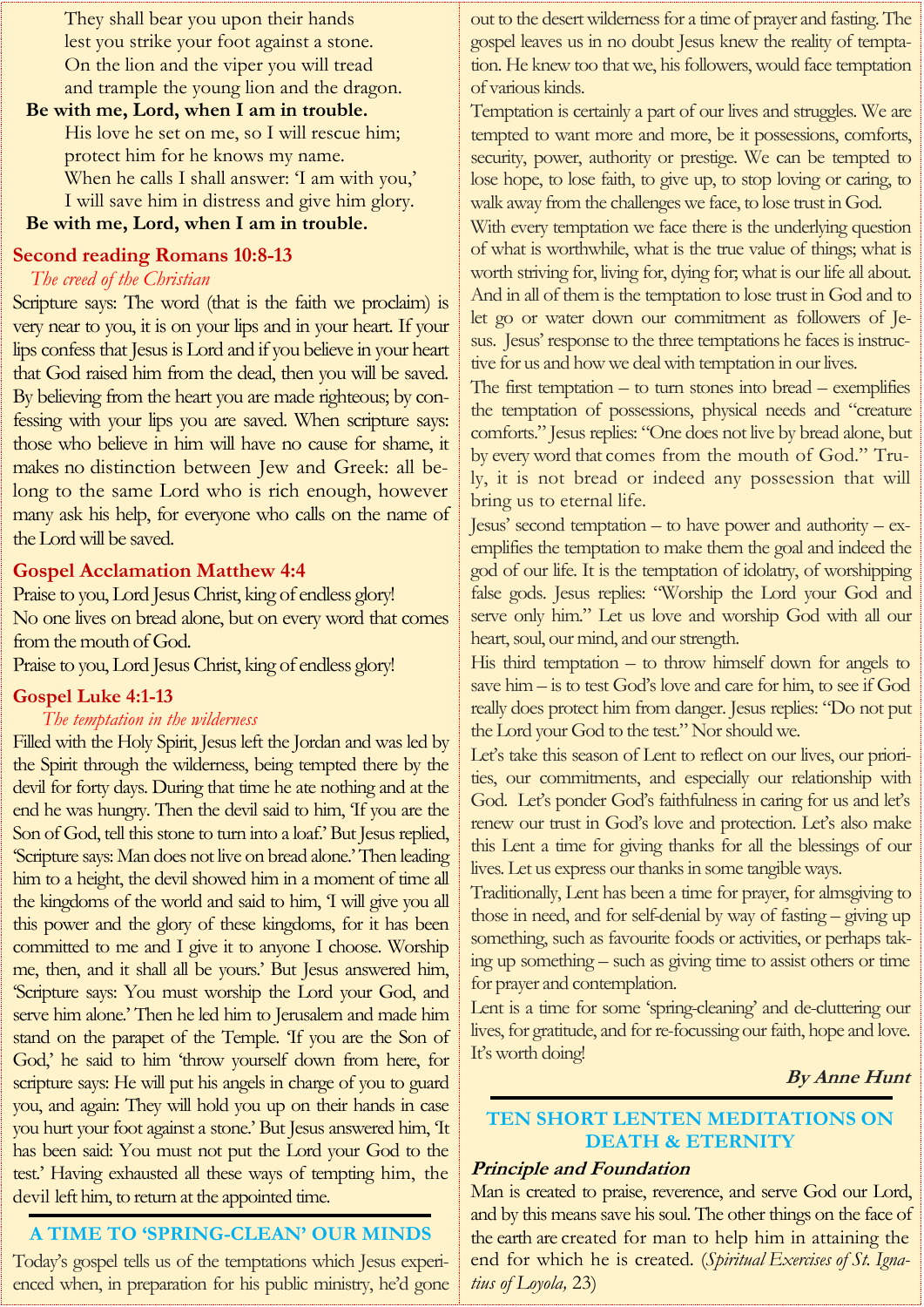In the mind of Saint Ignatius of Loyola, one of the most efficacious tools for drawing closer to God, to renounce the reality of sin and its consequences is the meditation upon what are called *The Last Things*. In the realm and study of theology, this is called *eschatology*—the study of the Last Things.

Therefore, let us set aside our time, our energy, and our good will to meditate upon the reality of the Last Things this Lent. The topics are very serious but pertinent to the attaining of our eternal salvation — the living out the Principle and Foundation.

#### **What Are the Last Things?**

The **[Last Things](https://catholicexchange.com/remember-last-things)** are the following: the reality of DEATH, after which follows JUDGMENT, which terminates in one's eternal destiny: either HEAVEN or the reality of HELL.

As Catholic believers, we also espouse the reality of [Purgatory](https://catholicexchange.com/refiners-fire-biblical-vision-purgatory) — a temporary place of purification which eventually leads to heaven. There we have it: Death, Judgement, Heaven, Hell, and Purgatory.

Permeating the whole reality of the Last Things: Death, Judgment, Heaven, Hell, and Purgatory is the sobering but all so true reality of eternity —meaning forever and ever without end. We will offer a Biblical passage and meditation on the reality of Death — explain the text and elicit various points and conclusions for our meditation and our deeper union with God. One of the primary purposes of the meditation upon the Last Things - Death, Judgment, Heaven, and Hell, as well as Purgatory, is to help us reflect upon the shortness of life, the serious character of living out Principle and Foundation, and the real danger of sin—falling into grave sin and the possibility of dying in grave sin. As well as the importance of meditating upon Heaven and longing to attain it with every fiber of our being. In this meditation on Death, the Biblical passage presented for our spiritual enrichment and growth will be a death that was not exemplary, a death that did not end on a good note, the death of a very famous man who did not obey God. The meditation will be on the death of the Leader of Israel, King Saul, who would be replaced by David as the new King of Israel.

## **A Brief Sketch of King Saul**

Saul had many good qualities. He was tall, strong, goodlooking, and a good military leader up to a certain point. However, the downfall of Saul was disobedience to God and jealousy and envy towards David. Eventually, in the midst of a losing battle, Saul ended his life by falling on his own sword so that he would not be humiliated and killed by his enemies. In other words, Saul was a believer, but He did not put into practice what he had learned in his faith.

# **The Purpose of this Meditation**

The primary purpose of this meditation is the following: begging for the grace of humility, obedience, and perseverance in a faith that is supported by good works pleasing to Almighty God. Furthermore, this meditation should motivate us with a strong awareness and desire to renounce sin and all its trappings, and all that leads us to sin.

As well as a sincere desire in our prayer to be humble and to recognize that like King Saul, we can fall away and end our lives distant from our loving God and Father. In a word, we too can decide to abuse our freedom, rather than to use it to honor and praise God and save our souls!

# **Meditations on the Reality of Death**

# **1. What is Death?**

A short concise definition of death is: "*The separation of the soul from the body.* "This is the theological definition of death.

## **2. When Will We Die?**

A good proverb that I learned from an elderly and holy woman in Argentina says it all: "*La muerte is lo mas cierto, pero es lo mas incierto." (*"*Death is the most certain, but it is also the most uncertain.")* This proverb teaches us that we will all die one day, but we know neither the day nor the hour.

## **3. The Two Worst Things**

The two worst things that can befall us are committing a mortal sin, and worse yet, dying in the state of mortal sin. If we commit a mortal sin, there is always hope; we can always return to God through repentance and Confession. However, if we die in mortal sin then we lose our immortal soul for all eternity!

## **4. Jesus's Teaching on Death**

Time and time again in the teaching of Jesus and His many Parables — great stories and teaching devices — Jesus insists that we must always, and I say always, be vigilant. By *vigilant*, Jesus means we must be ready and on guard. Jesus says:

"Stay awake and pray. You know neither the day nor the hour. It will come like in the time of Noah. It will come like a thief in the night." (cf Mt 24)

# **5. The Saints and the Reality of Death**

Many of the saints meditated on the reality of death. Actually, Saint Alphonsus Liguori wrote a book titled *[Preparation for](https://archive.org/details/preparationforde00ligu/page/n6)  [Death.](https://archive.org/details/preparationforde00ligu/page/n6)* The saints insisted on living each day of our life as if it were the last day in our life. One day this will be a reality, but we do not know when, so we must be prepared!

## **6. Our Life and Death**

In *The Imitation of Christ*, a classic written by Thomas à Kempis, he states: "*It is not important a long life, but a holy life."* Saint Ignatius of Loyola in *Principle and Foundation* reiterates the same truth: "*It is not important health over sickness, long life over short life, riches over poverty, honors over humiliations, but rather that we save our souls."*

# **7. Perseverance in Grace Until the End**

As you meditate upon the fall of King Saul and his unhappy death, you should think seriously about your life right now and the possibility of falling out of grace. Then with all the fervor of your soul you should beg, through the intercession of the Blessed Virgin Mary, for the grace of final perseverance. As Saint Alphonsus teaches us: "*The grace of all graces is to die in the state of grace."* That means the salvation of your soul!

# **8. Call to Conversion**

Meditating on the stark and sober reality of death should move you to dig deep into the inner recesses of your heart to locate what is the major obstacle, the major road-block for you in attaining your eternal salvation. The first words of Jesus in His Public life were: "*Be converted, for the kingdom of God is at hand."*(Mk. 1:15)

# **9. Stay Awake!**

King Saul was famous; he had power; he had luxury and pleas-